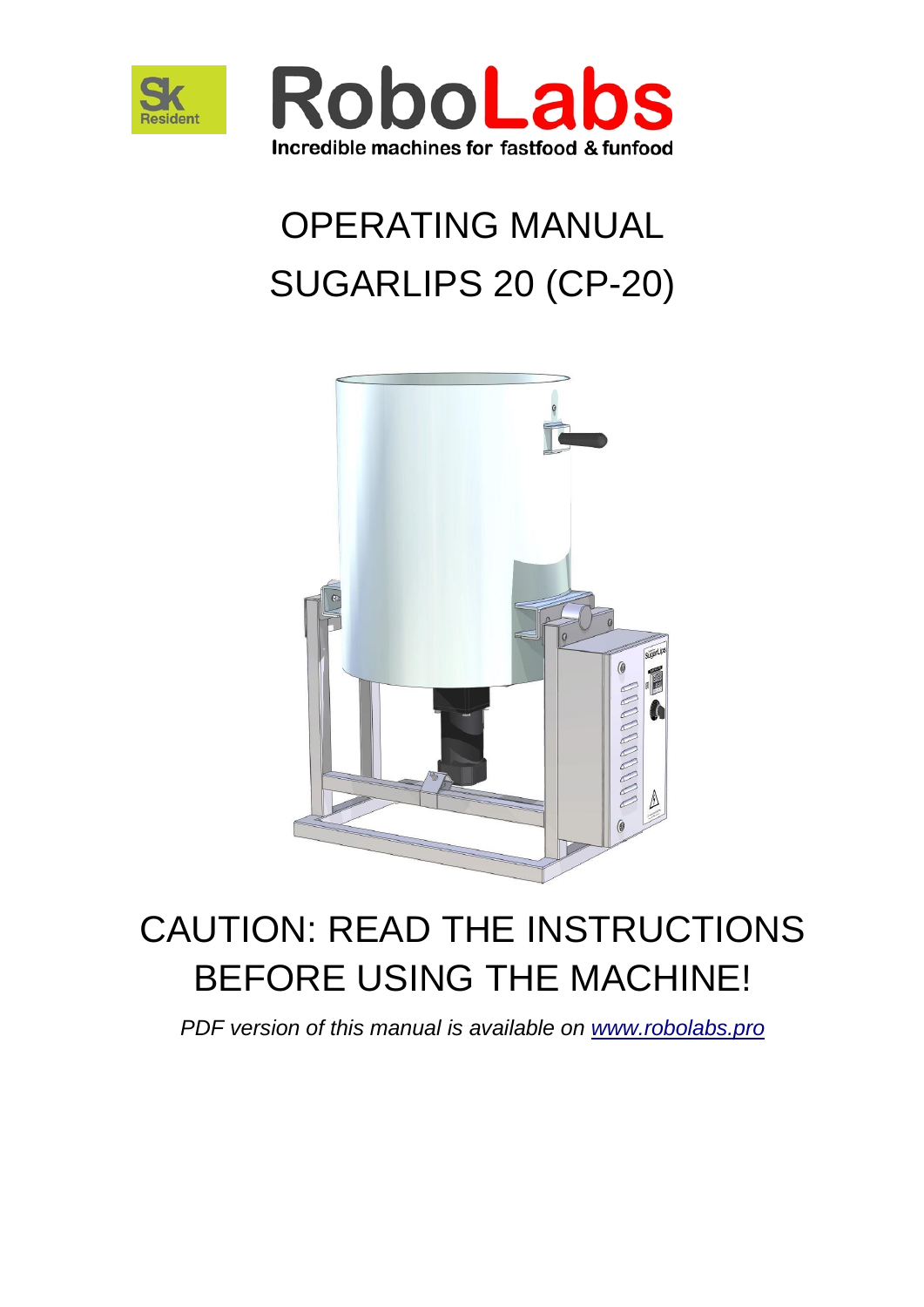# Table of contents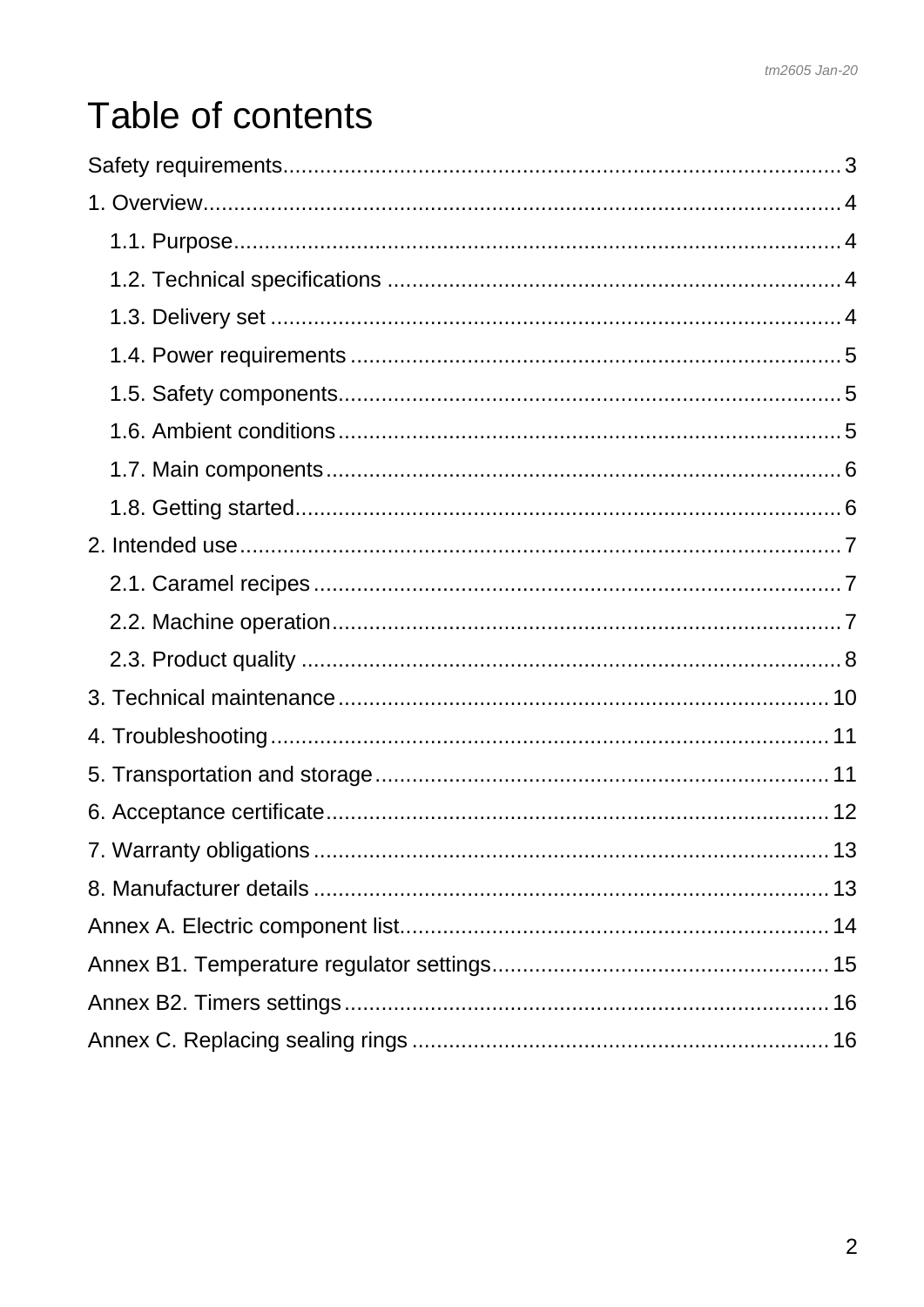# <span id="page-2-0"></span>Safety requirements



DO NOT DISASSEMBLE CARAMELIZER OR REMOVE SEPARATE COMPONENTS WHILE EQUIPMENT IS CONNECTED TO THE MAINS!



READ CAREFULLY THE MANUAL BEFORE START! ONLY INSTRUCTED PERSONNEL ARE ALLOWED TO OPERATE THE MACHINE!



IT IS PROHIBITED TO RUN THE MACHINE WITH EMPTY KETTLE! IT WILL LEAD TO MACHINE OVERHEATING AND FAILURE!



DO NOT USE THE MACHINE FOR MIXING HEAVY OR ABRASIVE PRODUCTS!



MANY PARTS ARE HOT WHILE IN OPERATION! BURN HAZARD!



BEWARE OF MOVING PARTS OF THE MACHINE WHILE IN OPERATION!

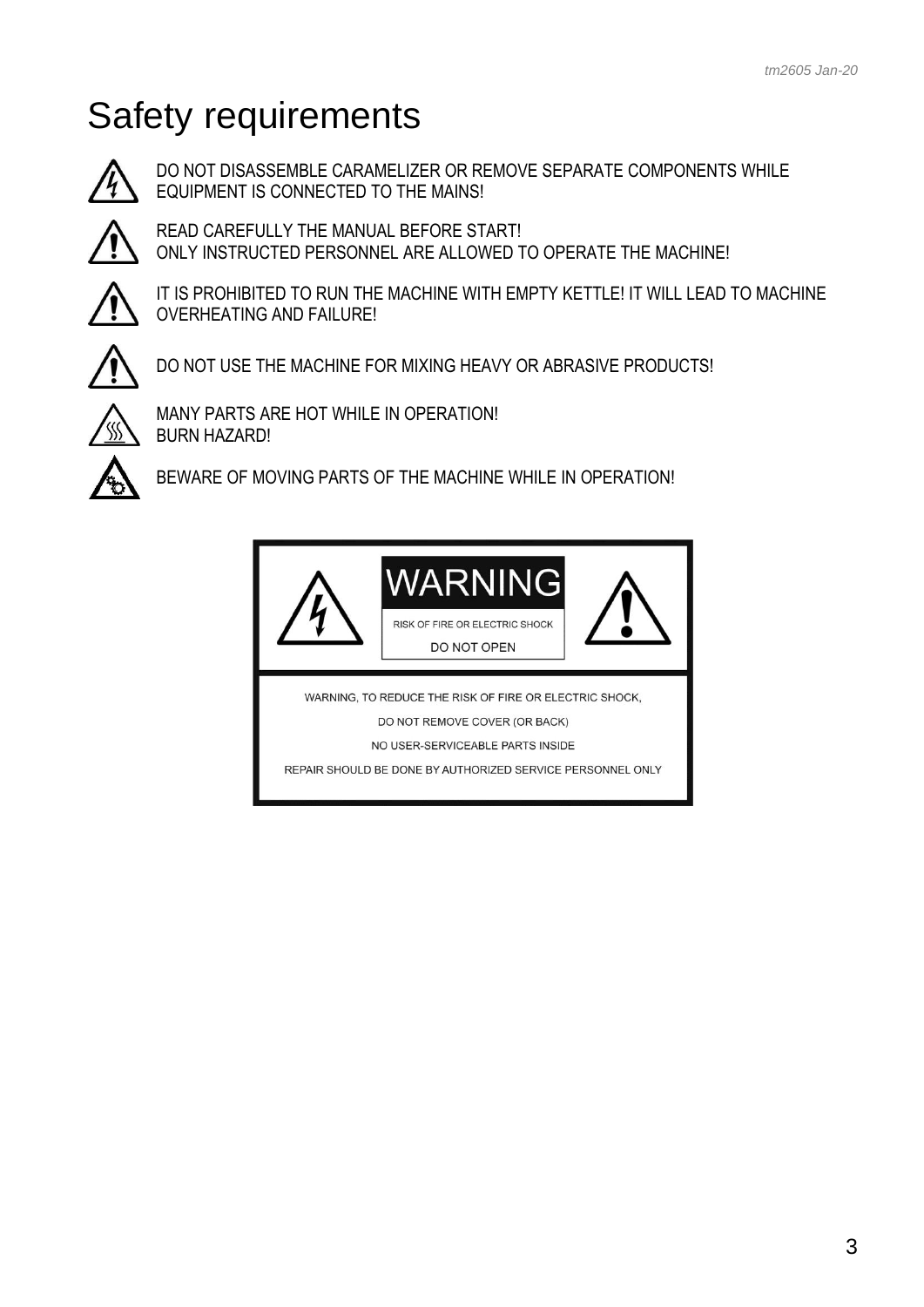# <span id="page-3-0"></span>1. Overview

### <span id="page-3-1"></span>1.1. Purpose

SugarLips CP-20 machine intended for cooking caramel and coating popped popcorn with it (hereinafter – "caramelizer" or "machine").

### <span id="page-3-2"></span>1.2. Technical specifications

| Productivity       | up to $35$ kg/hr $(75$ lbs/hr) |
|--------------------|--------------------------------|
| Kettle size        | 75 liters (20 gallons)         |
| Rated voltage      | 3/N/PE AC 230/400 V, 50/60 Hz  |
| Rated power        | 12.2 kW                        |
| Overall dimensions | 720x900x1150 mm                |
| Weight             | 100 kg                         |
| Ingress protection | IP <sub>22</sub>               |

### <span id="page-3-3"></span>1.3. Delivery set

| Caramelizer                              | 1 pc  |
|------------------------------------------|-------|
| Popcorn container 75 liters (20 gallons) | 1 pc  |
| Container for finished product           | 1 pc  |
| Documentation set                        | 1 pc  |
| Mixer                                    | 1 pc  |
| Deflector                                | 2 pcs |
| Teflon ring                              | 2 pcs |
| Silicone ring                            | 2 pcs |
| Spare PTFE scraper                       | 1 pc  |
| Steel washer                             | 1 pc  |
| M6 screw-bolt                            | 5 pcs |
| M6 screw-nut                             | 5 pcs |
| M6 washer                                | 5 pcs |
| M6 spring washer                         | 5 pcs |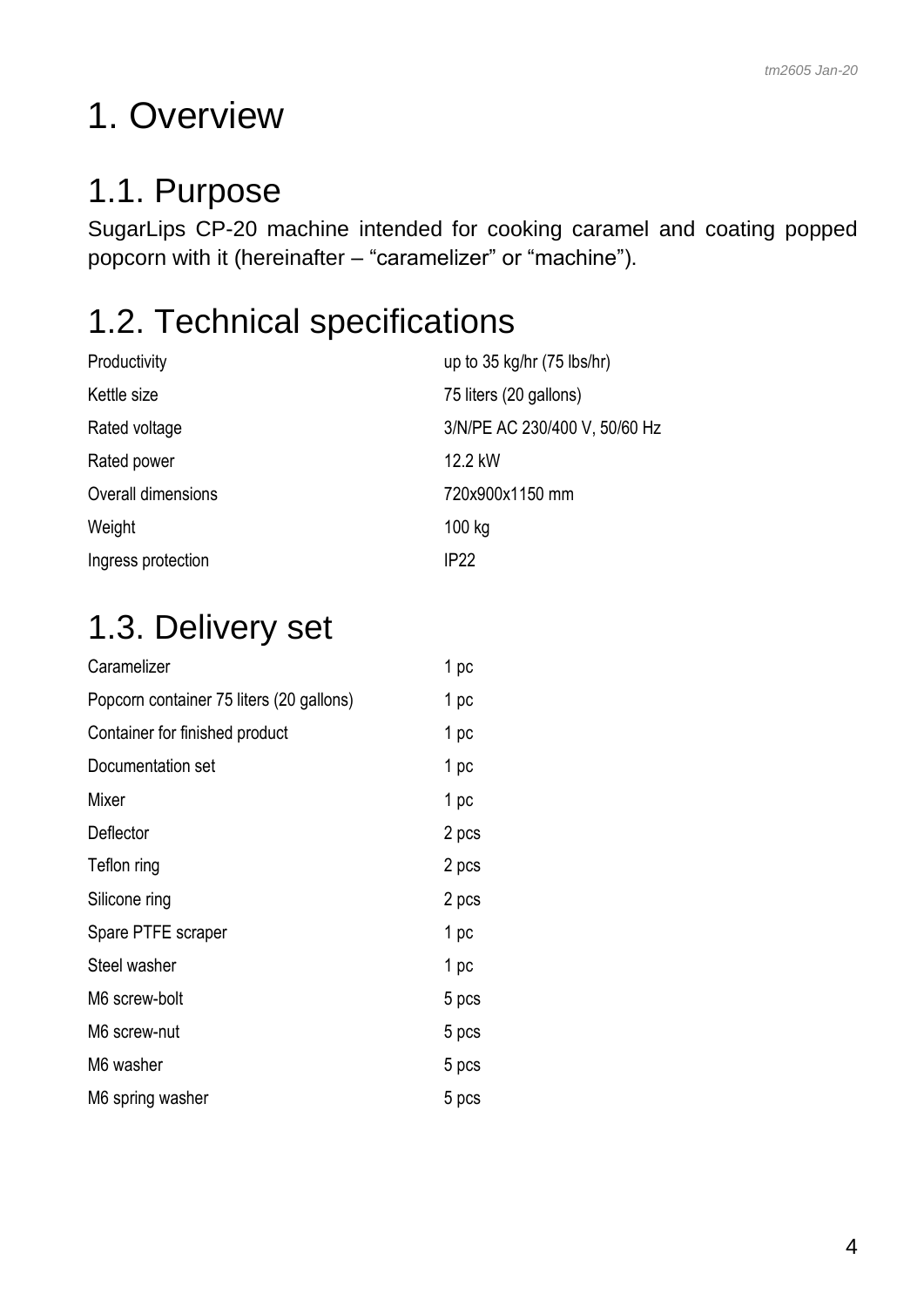### <span id="page-4-0"></span>1.4. Power requirements

ELECTRIC SOCKET MUST HAVE GROUNDING CONTACT!



CONNECTIONS MUST BE DONE ONLY BY QUALIFIED ELECTRICIAN!



IF SUPPLY CORD DAMAGED, IT MUST BE REPLACED BY MANUFACTURER, SERVICE AGENT, OR QUALIFIED PERSONS IN ORDER TO AVOID HAZARD!

It is necessary to periodically check electric connections, including grounding connection. Whenever any fault conditions are found, do not turn the equipment on, and call for qualified electrician!

Equipotential bonding wire (up to 10 sq.mm) shall be connected to screw terminal marked with IEC 5021 sign.

Cable plug is not included in the delivery set. Use a 32 A plug. Refer to the wiring diagram on the power cord label.

It is necessary to check electric wires and ground connection of the machine periodically. In case of faults found, an electrician must be called. It is allowed to turn the machine on only after all the issues are resolved.

### <span id="page-4-1"></span>1.5. Safety components

The machine can be turned off in any time with the main switch on the front panel.

There is an emergency temperature regulator located in heating elements area. In case of excessive or uncontrolled heating it will cut off power supply to the heaters.

### <span id="page-4-2"></span>1.6. Ambient conditions

The equipment must be operated at the ambient temperature from +5° to +40°C and relative humidity not more than 45% at 40°C. The temperature decreasing related to RH increasing, for example, 90% of RH at 20°C. Altitude above sea level should not exceed 1000 m. Ingress protection rating IP22 (IEC 60529).

During the operation, machine emits a lot of steam and heat. It is essential to provide exhausting hood (800x800 mm, 1000 cu.m/hr or more) installed over the kettle.

Ambient conditions have strong impact on the end product quality. See section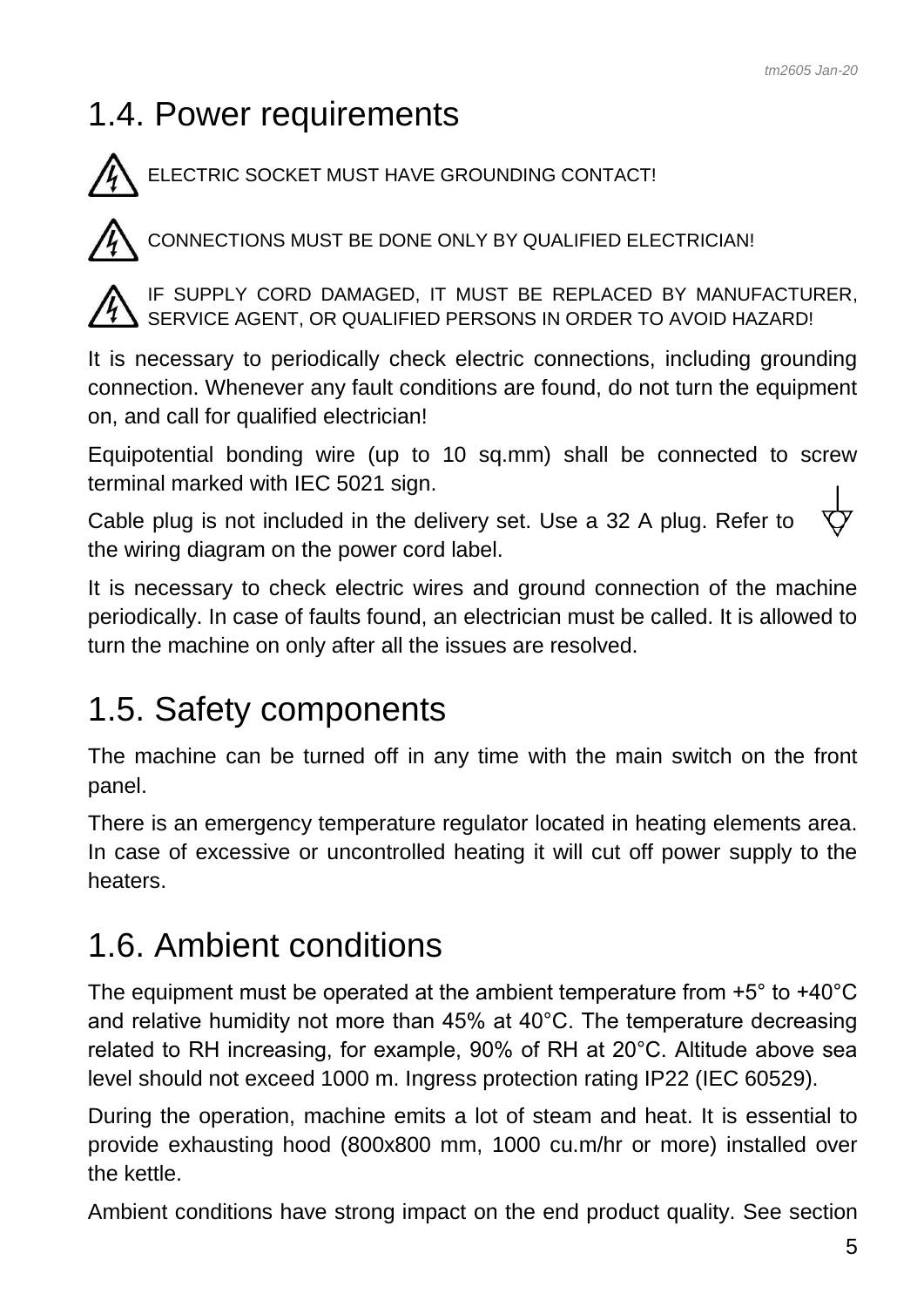<span id="page-5-0"></span>2.3 for more details.

#### 1.7. Main components

Caramelizer has following components: 1 – Kettle with heaters; 2 – Control unit; 3 – Mounting base, 4 – Deflectors; 5 – Mixer, see Fig.1:



Fig. 2 Main components

### <span id="page-5-1"></span>1.8. Getting started

Unpack machine carefully, check delivery set, and remove protective film from all surfaces. Put the machine on special table (not included in the delivery set).

Install the mixer inside the kettle, using rubber and PTFE sealing rings, as shown in Annex C.

Mount two metal deflectors inside the kettle using fasteners from the delivery set.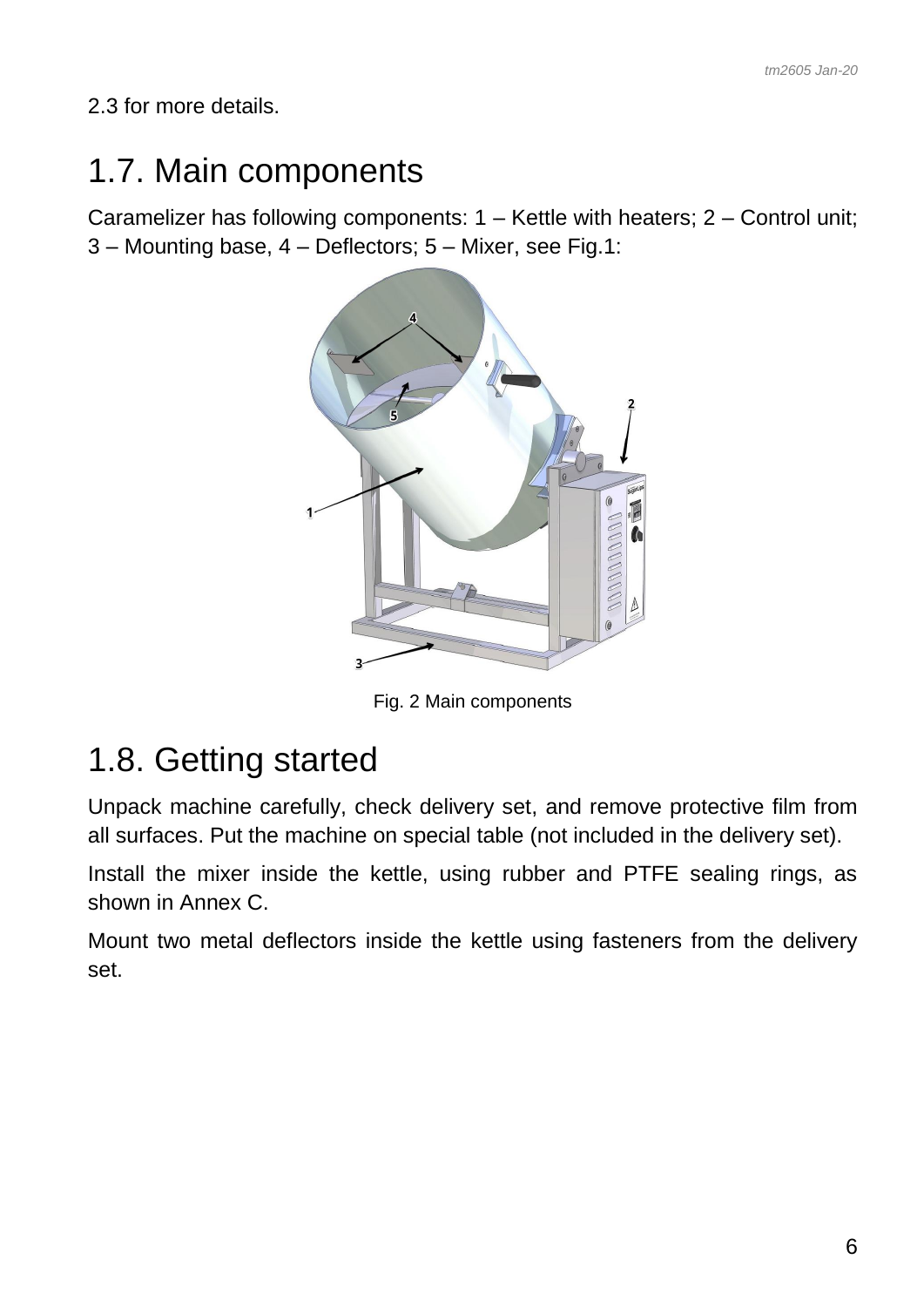# <span id="page-6-0"></span>2. Intended use

### <span id="page-6-1"></span>2.1. Caramel recipes

Below are few caramel recipes to start with. Depending on customer's needs, those recipes may be modified or substituted with your own recipes. Feel free to experiment with different recipes to get the best results.

### *Recommended<sup>1</sup> Recipe*

By default, it is recommended to use the following recipe for caramel mixture (per 70 liters of popped 'Mushroom' popcorn):

- Caramel premix or similar 2800 g
- Sugar (beet or cane) 2000 g
- Coconut oil or butter 240 g
- Water 1000 g

To avoid excessive stickiness it is recommended to use Free-N-Easy liquid lecithin from Gold Medal Co. Lecithin should be sprayed on popcorn already coated with caramel, in the ending of mixing stage, before cooling.

### <span id="page-6-2"></span>2.2. Machine operation

Machine controls has following items on control panel:

- Temperature regulator
- Main switch 3-pos.

The main switch has three positions: HEATING, OFF, MIXING.

#### *Heating Stage*

-

The switch is in HEATING position. The mixture in the kettle is being heated and periodically stirred with the mixer, to provide proper mixing of all ingredients. Once temperature set point is reached, operator will hear the sound alarm.

 $1$  You are welcome to experiment with different ratios of ingredients, or even with different ingredients. This way you will be able to get the result that suits your needs in the best way!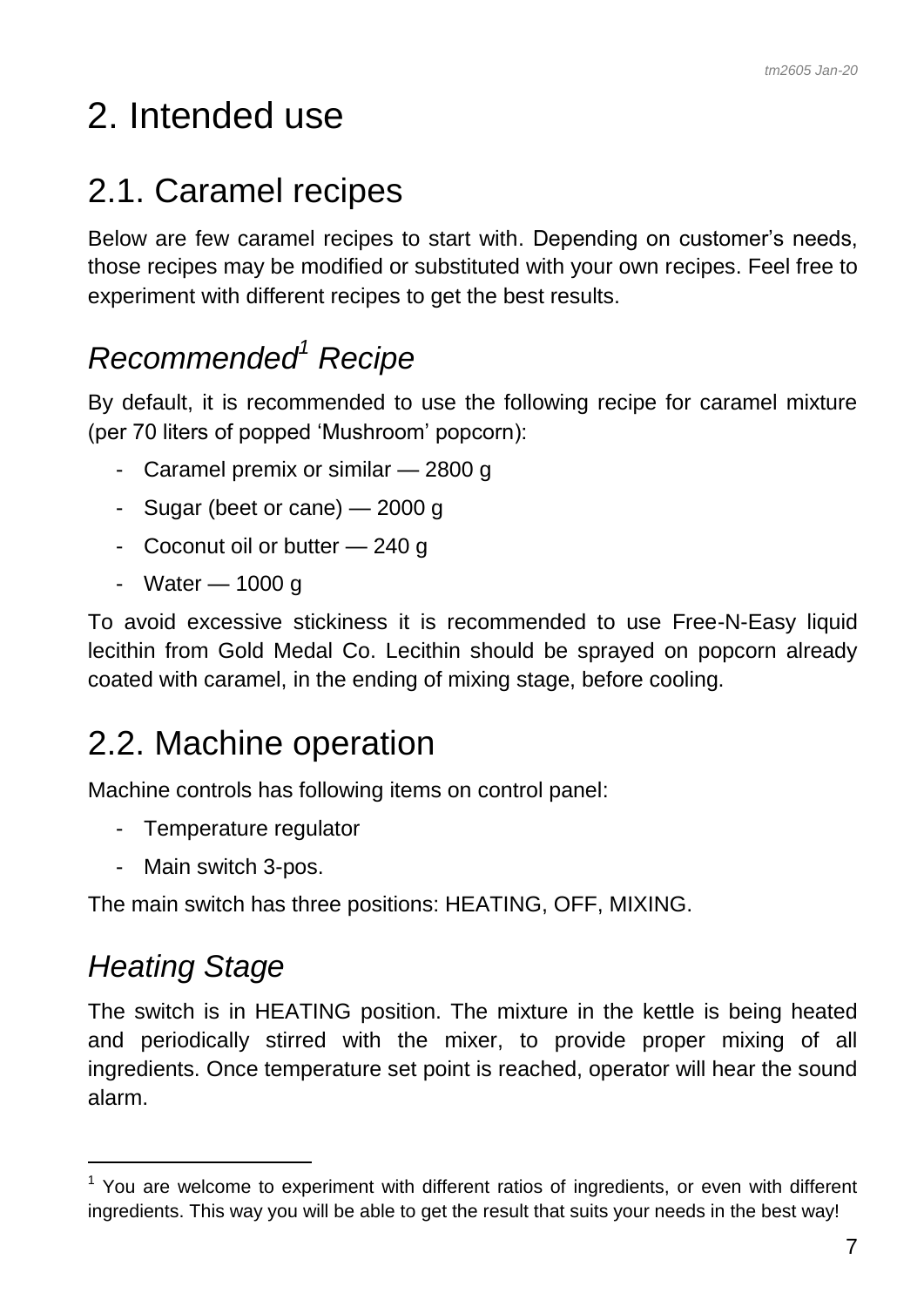#### *Mixing Stage*

The switch is in MIXING position. Heaters are not energized, mixer operates continuously.

#### *Operation Order*

To make caramel coated popcorn, do the following:

1. Apply liquid lecithin on the kettle sidewall, to minimize caramel stuck.

2. Put caramel ingredients into the kettle. Put popped popcorn into popcorn container.

3. Turn the main switch to HEATING position; adjust the temperature set point if necessary.

4. Wait for sound signal.

5. Once temperature is reached, set the switch in MIXING position and dump prepared popcorn in the kettle.

6. Apply liquid lecithin during mixing, to help popcorn being separated.

7. Once popcorn is properly coated with caramel, tip the kettle with handle, discharging popcorn onto a cooling table<sup>2</sup>.

8. Once kettle is empty, get the kettle back to straight position and set the switch to OFF position.

### <span id="page-7-0"></span>2.3. Product quality

 $\overline{a}$ 

#### *Temperature Adjustment*

Due to constructive features, temperature value set on the thermoregulator may be different, depending on recipes used. The goal is to get good taste rather than reach some temperature value.

The following recommendations will help you to find out the right temperature that should be set on the thermoregulator.

Make a batch of caramelized popcorn with default temperature setting (180<sup>°</sup>C) and give it a try.

 $2$  Cooling table is not included in the delivery set and must be purchased separately.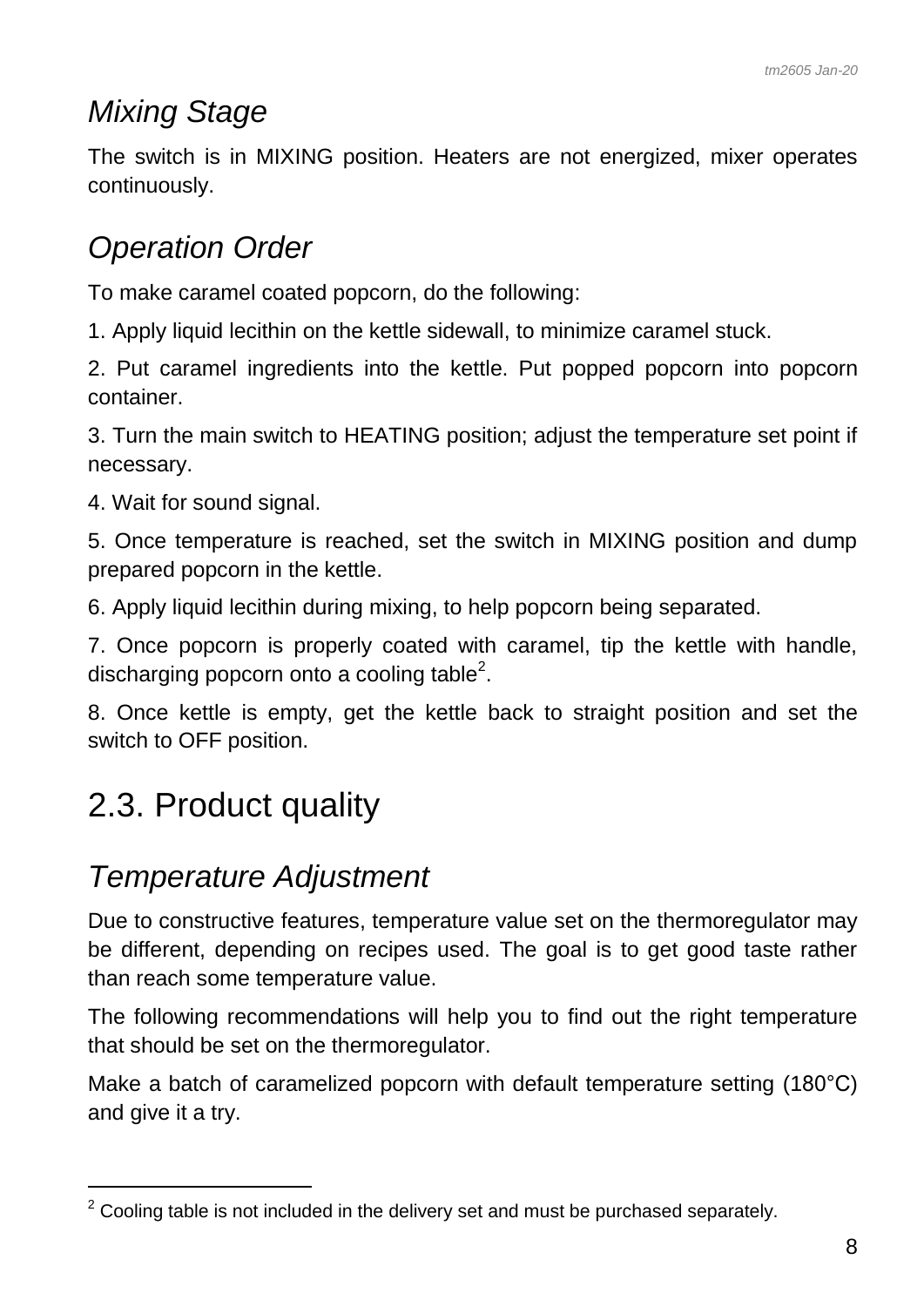If caramel is sticky to the tooth, it means that caramel is *undercooked*; therefore, the temperature value must be *increased*.

If caramel has bitter taste with hint of burnt, it means that caramel is *overcooked*; therefore, the temperature value must be *reduced*.

Caramel that cooked with normal temperature and properly cooled is crunchy and doesn't stick to the tooth.

#### *Popcorn Crunchiness*

Crunchiness of caramel coated popcorn comes mostly from caramel layer. To be crispy, caramel should be properly cooked, which means that there is virtually no water left in the mix.

However, even if caramel is cooked properly, the result may be not so good. Popcorn is highly hygroscopic product. It is very important to make sure that popcorn you put into the machine has not more than 1.0—1.5% of moisture. Otherwise, excessive moisture will ingress into caramel layer after coating and make it sticky.

Except providing proper ambient conditions (see section 1.5), some additional equipment may be required in order to keep popcorn in good condition at intermittent stages as well as finished product.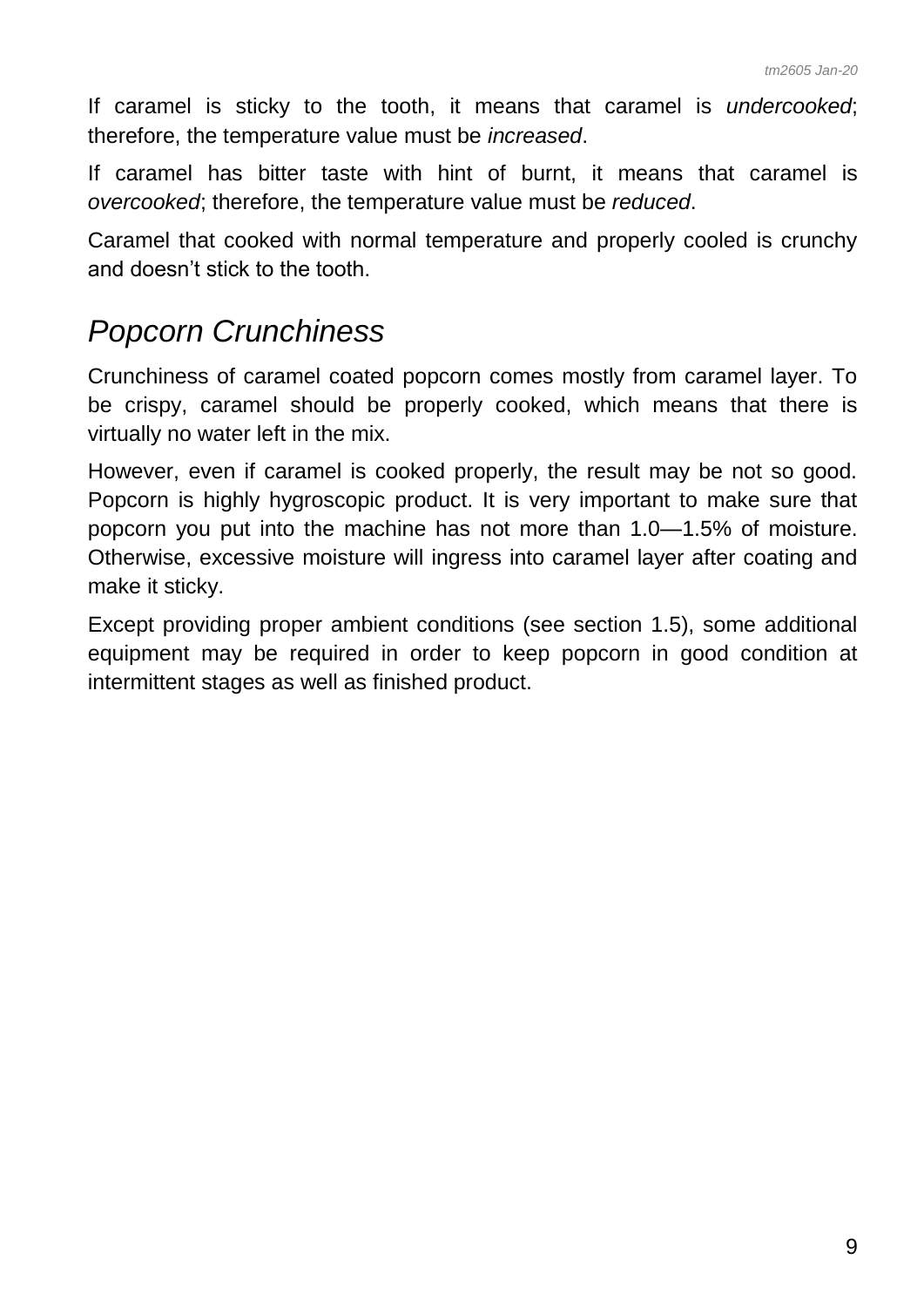### <span id="page-9-0"></span>3. Technical maintenance

The maintenance purpose is to keep the machine operable during the entire service life. The recommended<sup>3</sup> maintenance schedule with types of actions is presented below:

PROCEDURE **PROCEDURE** Kettle cleaning and the state of the state of the state of the state of the state once a day Outer surface cleaning and the state of the state of the state once a day

DISCONNECT THE MACHINE FROM THE MAINS BEFORE TECHNICAL MAINTENANCE! DO NOT USE SHARP TOOLS OR ABRASIVES! DO NOT LET ALL WATER TO BOIL OUT! DO NOT PUT MORE THAN 2 LITERS OF WATER INTO THE KETTLE!

DO NOT REMOVE THE LID WHILE KETTLE IS HOT! HOT STEAM INSIDE! BURN HAZARD!

### *Kettle cleaning<sup>4</sup>*

Pour *not more than* 2 liters of water in the kettle, close the kettle with lid provided in the delivery set, and turn the main switch in ON position. Wait until water is started to boil; let it boil for a few minutes, so hot water steam will be able to fill the kettle properly. Turn off the machine and let the kettle to cool down.

In case of severe carbon build ups, use special cleaning product (Heet-N-Kleen or similar).



-

DURING MACHINE OPERATION SOME AMOUNT OF DARK-COLOURED CONDENSATE MAY BE FOUND BELOW THE KETTLE, ON MIXER MOTOR HOUSING AND AROUND. IT SHOULD BE REMOVED AS NECESSARY!

 $3$  Period may be different. Maintenance procedures must be done as necessary.

 $4$  The machine must be turned on for kettle cleaning procedure.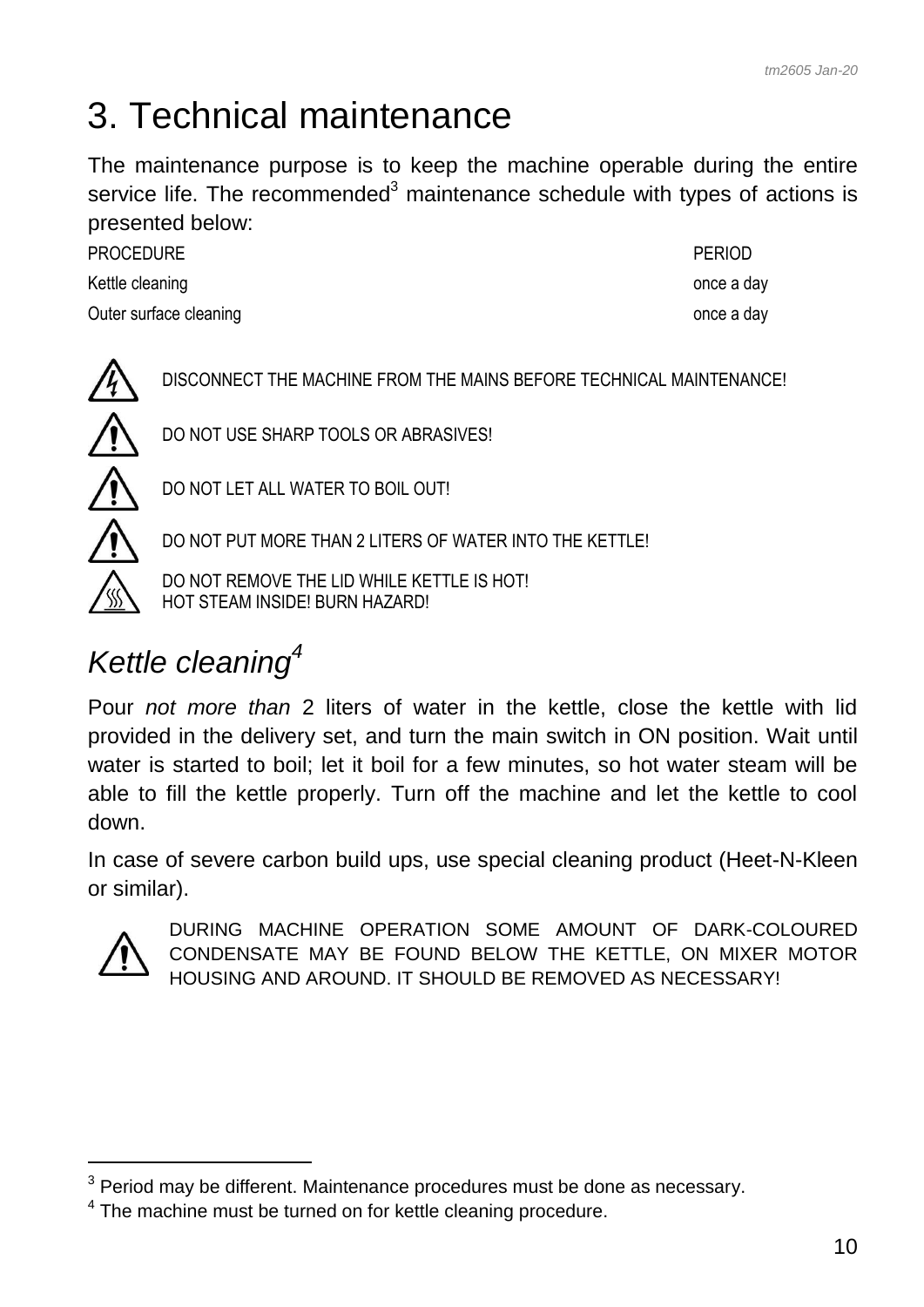# <span id="page-10-0"></span>4. Troubleshooting

| Problem                           | Possible cause                                  | Possible remedy                                                                                 |
|-----------------------------------|-------------------------------------------------|-------------------------------------------------------------------------------------------------|
| Caramel coated popcorn is not     | Popcorn is still too hot                        | Make sure that popcorn is properly cooled                                                       |
| crunchy                           | Too low temperature set                         | down                                                                                            |
|                                   | value                                           | Increase the temperature set value                                                              |
|                                   | Improper recipe                                 | Use proper recipe                                                                               |
|                                   | Popcorn had excessive                           | Make sure that moisture content of popped                                                       |
|                                   | moisture before coating.                        | popcorn being put in the machine does not                                                       |
|                                   | Extreme ambient                                 | exceed 1.5%                                                                                     |
|                                   | conditions.                                     | Provide proper ambient conditions and purge<br>ventilation.                                     |
| Caramel coated popcorn is too     | Too high temperature set                        | Decrease the temperature set value                                                              |
| dark and/or has bitter taste.     | value                                           | Use proper recipe                                                                               |
|                                   | Improper recipe                                 |                                                                                                 |
| Dark thick liquid appears under   | Irregular outer surface                         | Perform cleaning as necessary, on regular                                                       |
| the kettle (next to the motor and | cleaning                                        | <b>basis</b>                                                                                    |
| the shaft)                        | Mixer sealing rings are<br>worn out.            | Replace the sealing rings, see Annex related.<br>Make sure that sealing rings are put in proper |
|                                   | Mixer sealing rings are not<br>in proper order. | order, see Annex related.                                                                       |

### <span id="page-10-1"></span>5. Transportation and storage

The equipment may be transported by any kind of covered vehicle, in accordance with transportation rules for this kind of vehicle.

Ambient temperature during the transportation and storage must be between minus 25°C and +55°C.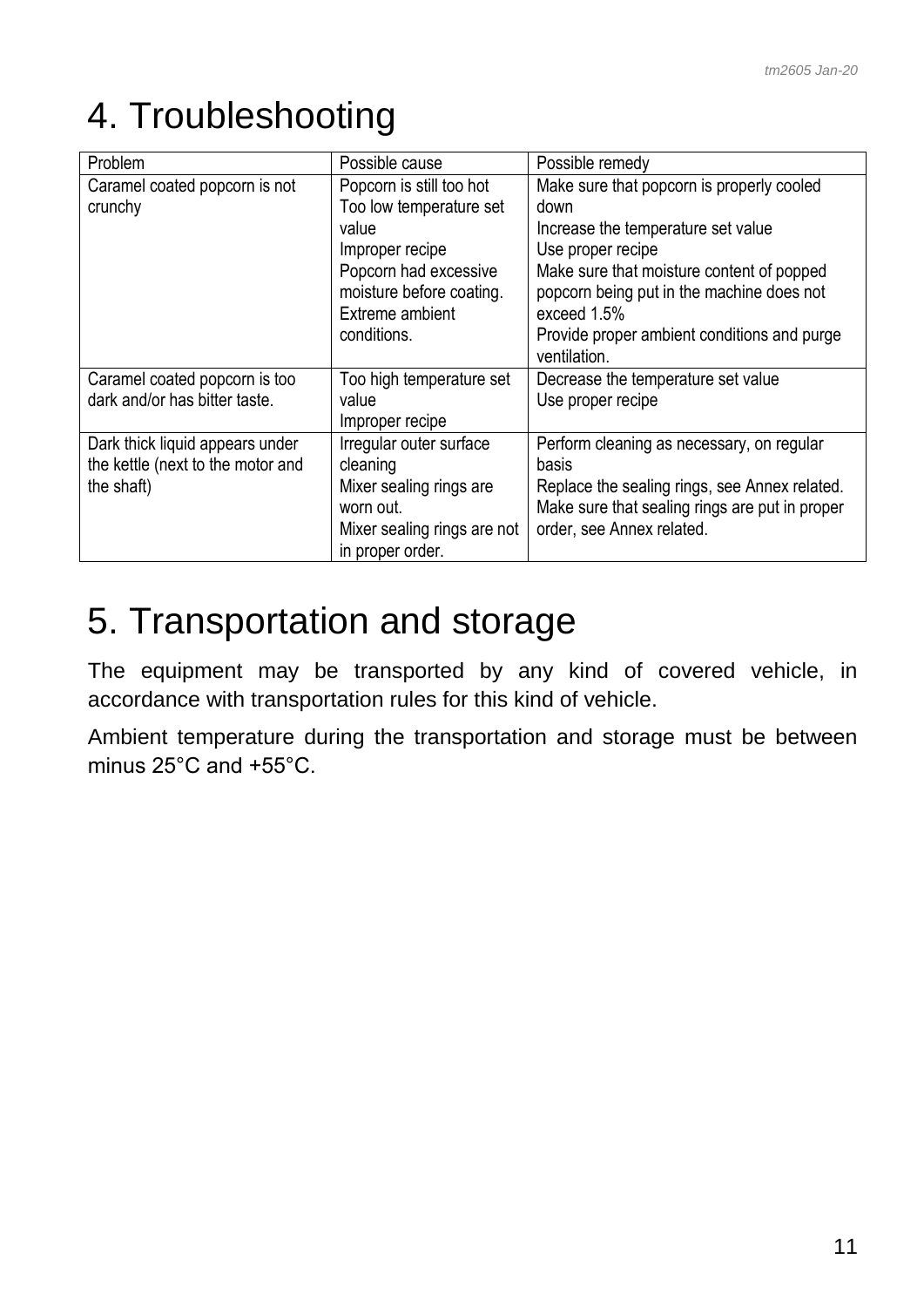# <span id="page-11-0"></span>6. Acceptance certificate

| <b>ACCEPTANCE CERTIFICATE</b>                                                                                                                    |                  |  |
|--------------------------------------------------------------------------------------------------------------------------------------------------|------------------|--|
| <b>Product Name</b>                                                                                                                              | Serial No.       |  |
| The equipment is made with accordance to mandatory requirements of the state standards, actual technical<br>documentation, and approved for use. |                  |  |
| QC Engineer                                                                                                                                      |                  |  |
| <b>STAMP HERE</b>                                                                                                                                |                  |  |
| Signature                                                                                                                                        | <b>Full Name</b> |  |
| DD.MM.YYYY                                                                                                                                       |                  |  |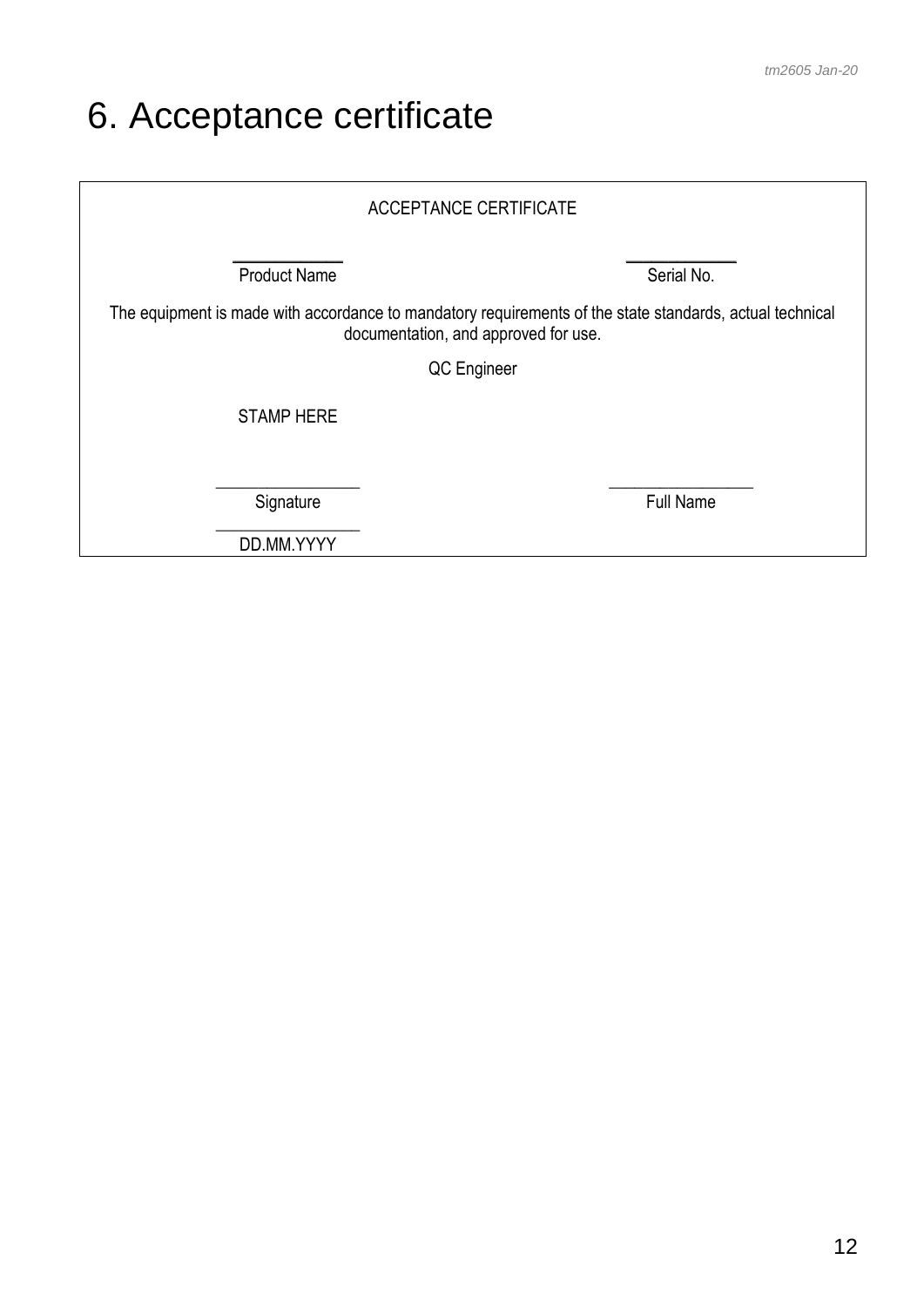# <span id="page-12-0"></span>7. Warranty obligations

The manufacturer guarantees trouble-free operation of the equipment during 12 months from the date of receiving the equipment by dealer (in accordance with transport documentation); or, in case of purchase directly through Trapeza LLC, from the purchase date, given that terms of using, transportation, and storage are met.

The warranty repair is performed upon presentation of this manual and filled warranty card with the seller's seal and the date of sale.

Technical specifications of the equipment can be changed by manufacturer at any time due to improvements and/or other reasons. Technical specifications stated in this document are intended to act as a reference point, which is necessary to evaluate suitability of the equipment for the customer's needs, and are not the subject of warranty policy.

The information stated in this document has been thoroughly checked and considered as accurate one; nevertheless, the manufacturer is not responsible for any typographical errors or misprints.

**Due to constant improvement of the equipment, technical specifications are subject to change without prior notice!**

### <span id="page-12-1"></span>8. Manufacturer details

NPO Tvertorgmash LLC 11 Industrial Street, Tver, 170000 Russia Technical support: Email: [support@robolabs.pro](mailto:support@robolabs.pro) Phone: +7 495 956 4000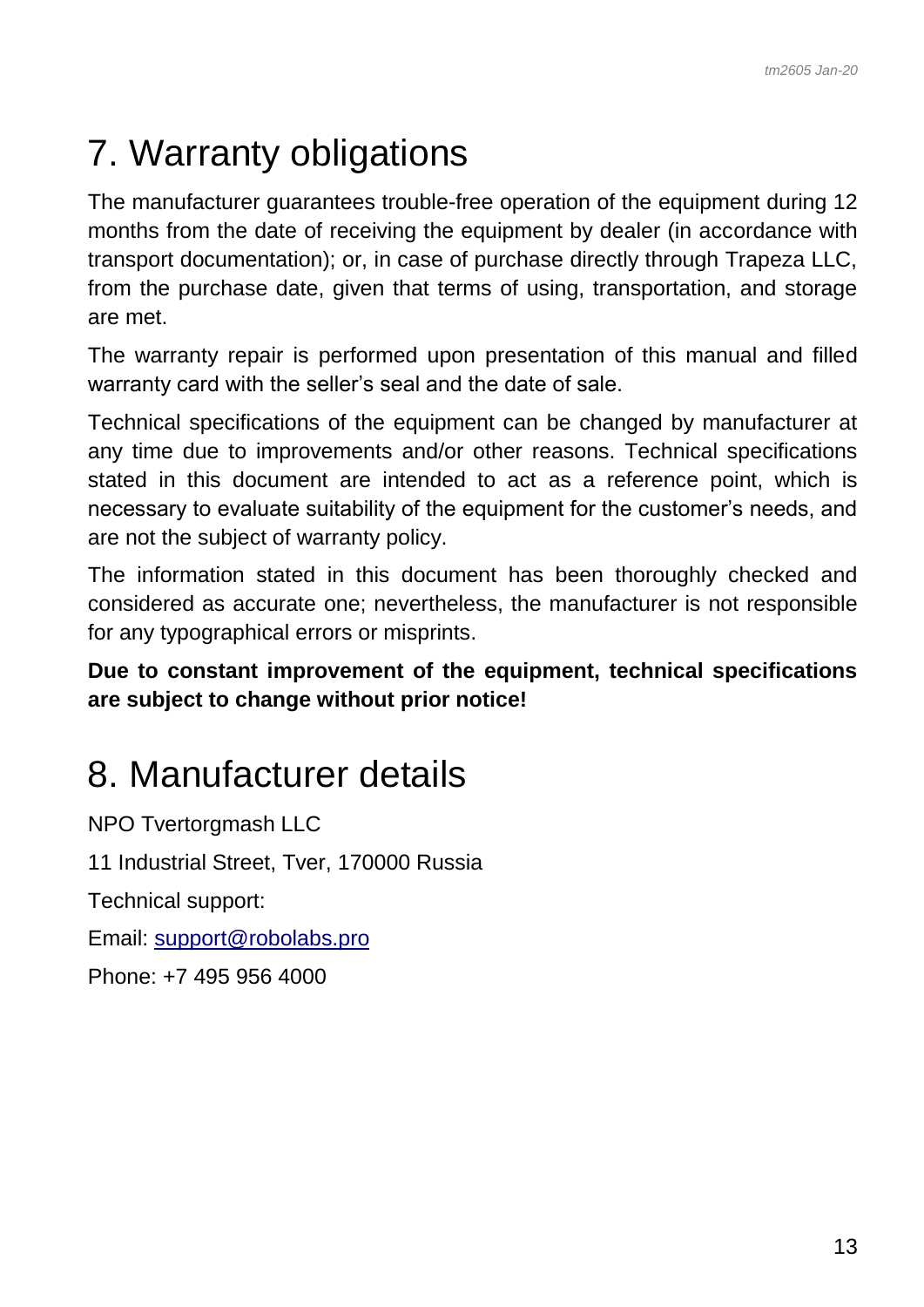# <span id="page-13-0"></span>Annex A. Electric component list

| <b>SIGN</b>                       | <b>DESIGNATION</b>      | <b>MODEL</b>                  | <b>SPECS</b>                 |
|-----------------------------------|-------------------------|-------------------------------|------------------------------|
| AT                                | Safety limiter          | NT-353LF, Tecasa              | $360^{\circ}$ C              |
| ВT                                | Temperature sensor      | ДТПК124-00.32/4 Owen          | Type K                       |
| BZ                                | <b>Buzzer</b>           | SC235B, Sonitron              | 24 Vdc                       |
| C.                                | Capacitor               | CBB61                         | 450 Vac, 8 uF                |
| DC <sub>1</sub>                   | Temperature regulator   | TCN4S-24R, Autonics           | 230 Vac                      |
| DC <sub>2</sub> , DC <sub>3</sub> | Timer                   | AT8N, Autonics                | 230 Vac                      |
|                                   | DC2, DC3 sockets        | PS-08, Autonics               |                              |
| <b>EK1, EK2, EK3</b>              | Heater                  | 1GIK3ED30001, IRCA            | 4 kW, 230 Vac                |
| FV                                | Voltage control relay   | RM17UBE15, Schneider Electric | 5 A, 250 Vac                 |
| Κ                                 | Electromechanical relay | G2RV-SR700, Omron             | Contact: 6 A, 250 Vac        |
|                                   |                         |                               | Input 24 Vdc                 |
| ΚM                                | Contactor               | LC1D32M7, Schneider Electric  | 32 A, 690 Vac                |
| М                                 | AC motor with gearbox   | Y100-140F 104JB30G1542, Linix | 140 W, 230 Vac               |
| <b>PSU</b>                        | Power supply unit       | DVP-PS02, Delta               | Output: 2 A, 24 Vdc          |
| QF1                               | Main circuit breaker    | S203-C32, ABB                 | 32 A, 400 Vac                |
| QF <sub>2</sub>                   | Motor circuit breaker   | S201-C2, ABB                  | 2 A, 400 Vac                 |
| SA                                | Switch<br>Contact block | B101S30, Emas<br>B1, Emas     | 4 A, 250 Vac<br>4 A, 250 Vac |
| VS                                | Solid state relay       | SA842070, Celduc              | 25 A, 600 Vac, input 24 Vdc  |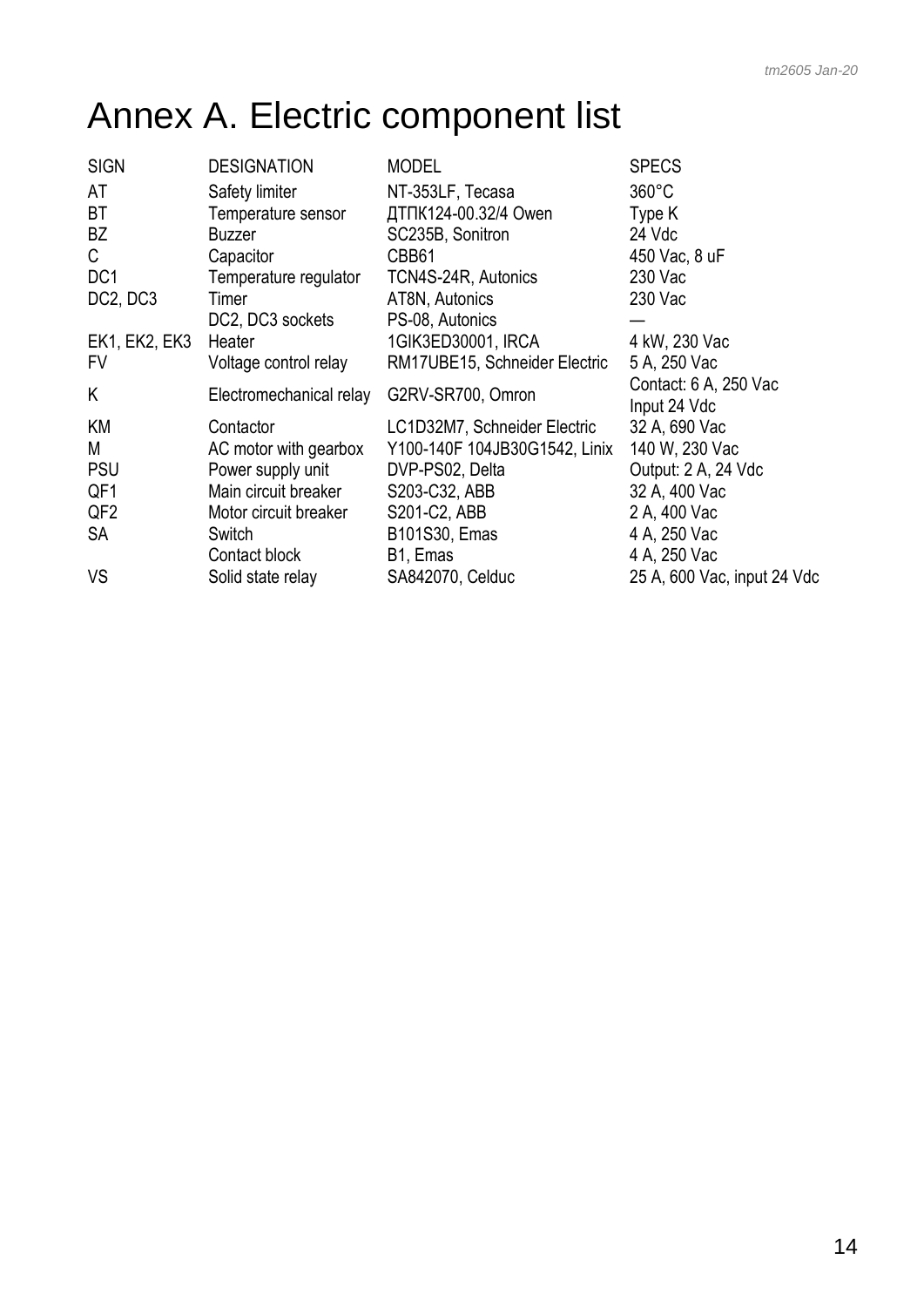# <span id="page-14-0"></span>Annex B1. Temperature regulator settings

TCN4S<br>
TCN4S

| K┃≫<br><b>MODE</b><br><b>Autonics</b> |                           |                                          |
|---------------------------------------|---------------------------|------------------------------------------|
| Parameter                             | Value                     | Description                              |
| $1n-E$                                | HCA                       | Temperature sensor - K type thermocouple |
| L-5u                                  | 90                        | SV low-limit value                       |
| $H - 5U$                              | 220                       | SV high-limit value                      |
| $L - \bar{n}d$                        | PId                       | Control type                             |
| oUŁ                                   | $rL$ $4$                  | Control output                           |
| ┝                                     | 20.0                      | Control cycle                            |
| RL -                                  | Aā<br>$A \bar{\cap} \Box$ | AL1 alarm operation mode                 |
| <b>RHYS</b>                           | 5                         | Alarm output hysteresis                  |
| RL I                                  | $-5$                      | AL1 alarm temperature                    |
| p                                     | 100                       | Proportional band                        |
|                                       | 0                         | Integral time setting                    |
|                                       | 0                         | Derivative time setting                  |
| LoL                                   | Lo[2                      | Lock setting                             |

Default temperature set value (SV) is 170°С.